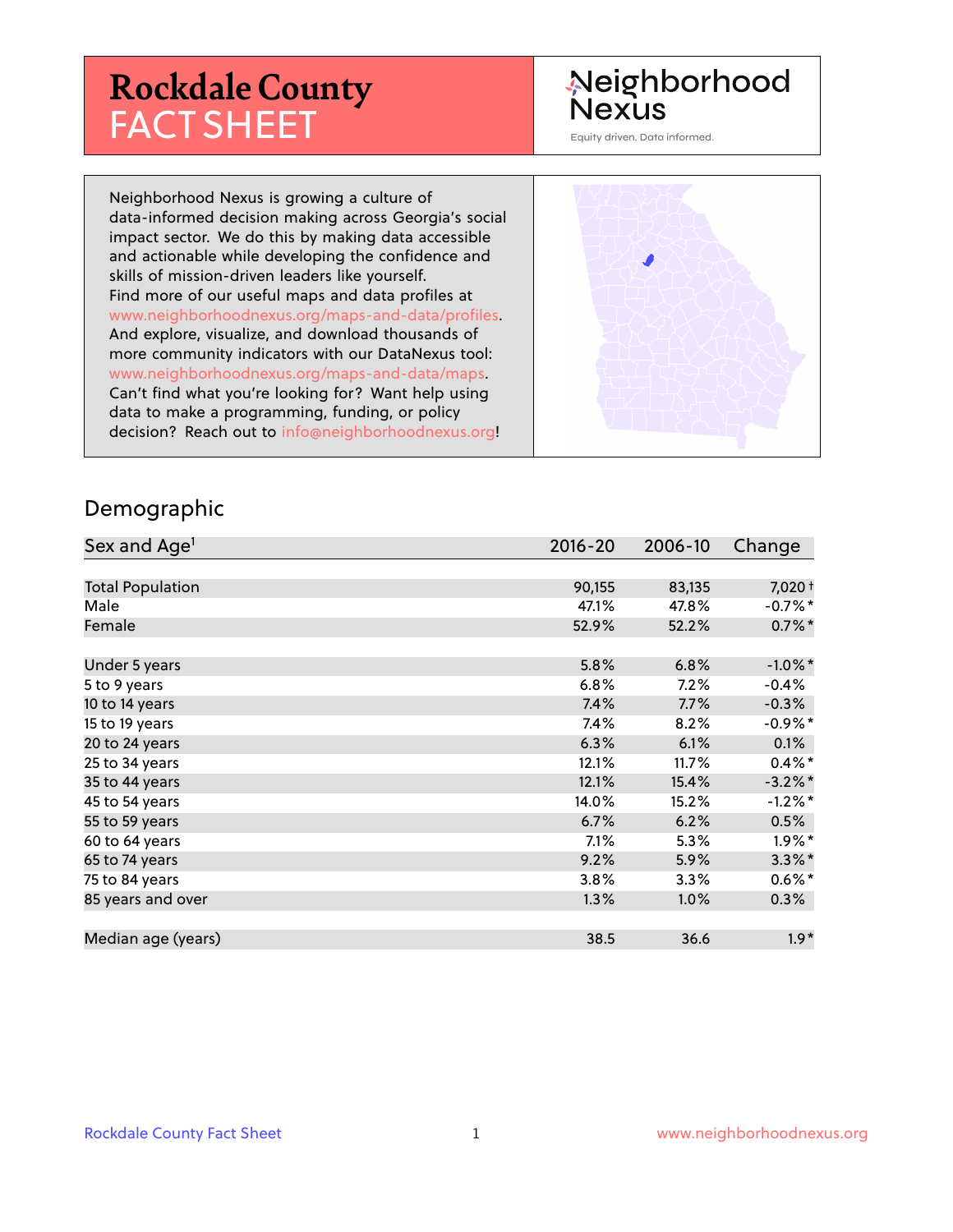## Demographic, continued...

| Race <sup>2</sup>                                            | $2016 - 20$ | 2006-10 | Change      |
|--------------------------------------------------------------|-------------|---------|-------------|
| <b>Total population</b>                                      | 90,155      | 83,135  | 7,020 +     |
| One race                                                     | 95.8%       | 98.5%   | $-2.7%$ *   |
| White                                                        | 35.8%       | 50.0%   | $-14.2\%$ * |
| <b>Black or African American</b>                             | 55.9%       | 43.0%   | 12.9%*      |
| American Indian and Alaska Native                            | 0.1%        | 0.4%    | $-0.3\%$ *  |
| Asian                                                        | 1.9%        | 1.9%    | $-0.0%$     |
| Native Hawaiian and Other Pacific Islander                   | 0.2%        | 0.1%    | 0.1%        |
| Some other race                                              | 1.9%        | 3.0%    | $-1.2%$ *   |
| Two or more races                                            | 4.2%        | 1.5%    | $2.7\%$ *   |
| Race alone or in combination with other race(s) <sup>3</sup> | $2016 - 20$ | 2006-10 | Change      |
| Total population                                             | 90,155      | 83,135  | 7,020 +     |
| White                                                        | 38.8%       | 51.1%   | $-12.4\%$ * |
| <b>Black or African American</b>                             | 58.1%       | 44.0%   | 14.1%*      |
| American Indian and Alaska Native                            | 0.6%        | 1.2%    | $-0.6%$ *   |
| Asian                                                        | 2.2%        | 2.1%    | $0.1\%$ *   |
| Native Hawaiian and Other Pacific Islander                   | 0.8%        | 0.2%    | $0.7%$ *    |
| Some other race                                              | 3.9%        | 3.3%    | 0.6%        |
| Hispanic or Latino and Race <sup>4</sup>                     | $2016 - 20$ | 2006-10 | Change      |
| Total population                                             | 90,155      | 83,135  | 7,020 +     |
| Hispanic or Latino (of any race)                             | 10.2%       | 9.1%    | $1.1%$ †    |
| Not Hispanic or Latino                                       | 89.8%       | 90.9%   | $-1.1%$ +   |
| White alone                                                  | 30.1%       | 44.8%   | $-14.7%$ *  |
| Black or African American alone                              | 55.0%       | 42.6%   | 12.4%*      |
| American Indian and Alaska Native alone                      | 0.1%        | 0.2%    | $-0.1%$     |
| Asian alone                                                  | 1.9%        | 1.9%    | $-0.0\%$    |
| Native Hawaiian and Other Pacific Islander alone             | 0.2%        | 0.1%    | 0.1%        |
| Some other race alone                                        | 0.3%        | 0.2%    | 0.1%        |
| Two or more races                                            | 2.3%        | 1.1%    | $1.2\%$ *   |
| U.S. Citizenship Status <sup>5</sup>                         | $2016 - 20$ | 2006-10 | Change      |
| Foreign-born population                                      | 8,644       | 9,618   | $-974*$     |
| Naturalized U.S. citizen                                     | 61.3%       | 38.4%   | 22.8%*      |
| Not a U.S. citizen                                           | 38.7%       | 61.6%   | $-22.8%$ *  |
| Citizen, Voting Age Population <sup>6</sup>                  | $2016 - 20$ | 2006-10 |             |
|                                                              |             |         | Change      |
| Citizen, 18 and over population                              | 64,807      | 55,709  | 9,098*      |
| Male                                                         | 46.0%       | 46.0%   | 0.0%        |
| Female                                                       | 54.0%       | 54.0%   | $-0.0%$     |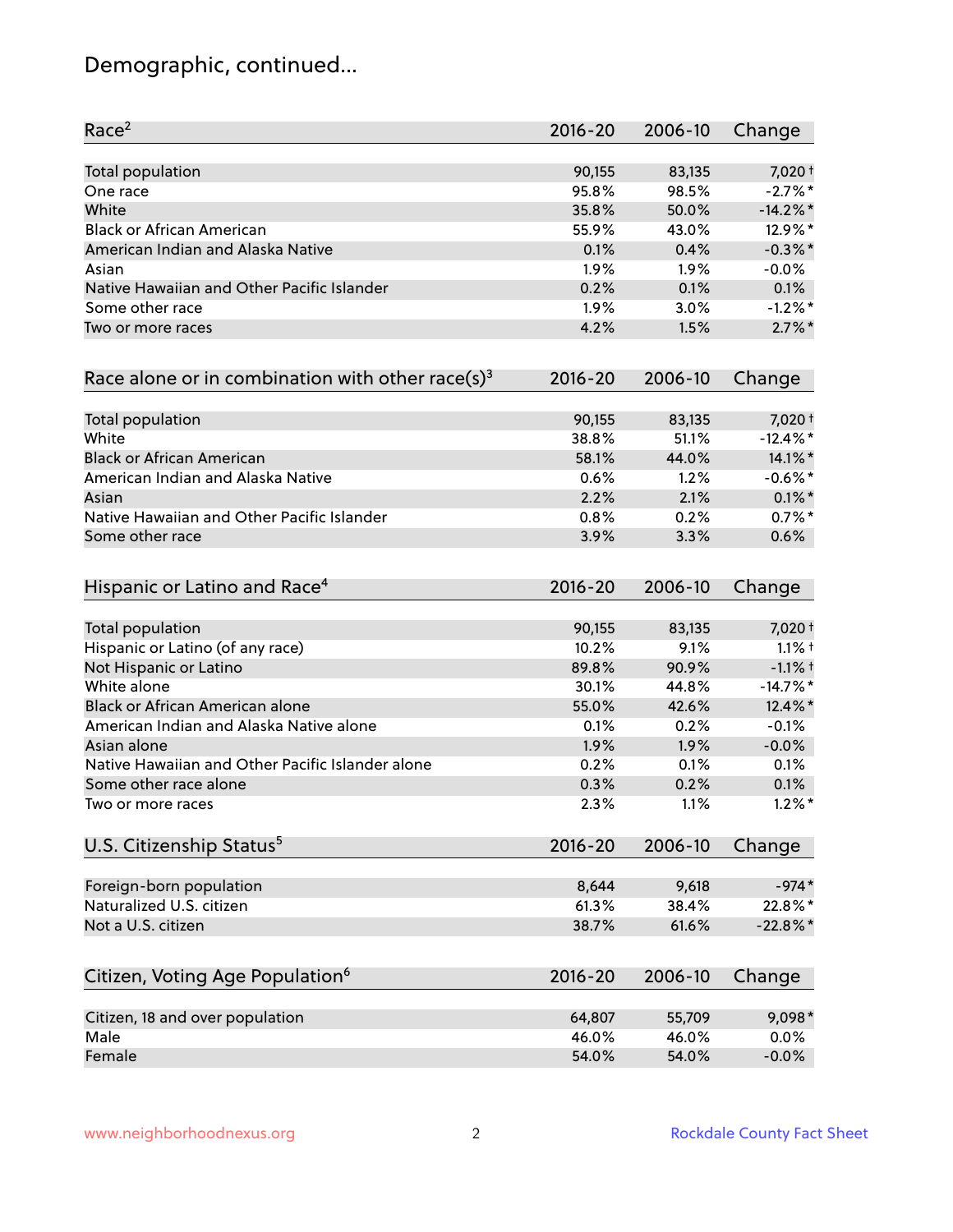### Economic

| Income <sup>7</sup>                                 | $2016 - 20$ | 2006-10 | Change     |
|-----------------------------------------------------|-------------|---------|------------|
|                                                     |             |         |            |
| All households                                      | 31,465      | 28,561  | $2,904*$   |
| Less than \$10,000                                  | 4.8%        | 5.2%    | $-0.3%$    |
| \$10,000 to \$14,999                                | 2.8%        | 3.8%    | $-1.0%$    |
| \$15,000 to \$24,999                                | 7.9%        | 10.4%   | $-2.5%$ *  |
| \$25,000 to \$34,999                                | 10.5%       | 10.6%   | $-0.1%$    |
| \$35,000 to \$49,999                                | 13.3%       | 14.1%   | $-0.8%$    |
| \$50,000 to \$74,999                                | 20.0%       | 21.6%   | $-1.6%$    |
| \$75,000 to \$99,999                                | 14.1%       | 14.2%   | $-0.0%$    |
| \$100,000 to \$149,999                              | 16.7%       | 14.0%   | $2.7\%$ *  |
| \$150,000 to \$199,999                              | 4.8%        | 3.8%    | 0.9%       |
| \$200,000 or more                                   | 5.0%        | 2.4%    | $2.6\%$ *  |
| Median household income (dollars)                   | 62,505      | 55,779  | 6,726*     |
| Mean household income (dollars)                     | 78,886      | 67,901  | 10,984*    |
| With earnings                                       | 80.2%       | 84.9%   | $-4.6\%$ * |
| Mean earnings (dollars)                             | 73,603      | 65,970  | $7,633*$   |
| <b>With Social Security</b>                         | 31.0%       | 25.0%   | $6.0\%$ *  |
| Mean Social Security income (dollars)               | 20,758      | 15,617  | $5,141*$   |
| With retirement income                              | 25.1%       | 17.4%   | $7.6\%$ *  |
| Mean retirement income (dollars)                    | 32,047      | 24,182  | 7,865*     |
| With Supplemental Security Income                   | 5.1%        | 2.5%    | $2.6\%$ *  |
| Mean Supplemental Security Income (dollars)         | 10,458      | 8,587   | $1,871*$   |
| With cash public assistance income                  | 2.4%        | 1.3%    | $1.1\%$ *  |
| Mean cash public assistance income (dollars)        | 3,303       | 4,414   | $-1,111$   |
| With Food Stamp/SNAP benefits in the past 12 months | 12.3%       | 10.7%   | 1.6%       |
|                                                     |             |         |            |
| Families                                            | 22,677      | 21,049  | $1,628*$   |
| Less than \$10,000                                  | 3.6%        | 4.1%    | $-0.4%$    |
| \$10,000 to \$14,999                                | 2.0%        | 2.5%    | $-0.5%$    |
| \$15,000 to \$24,999                                | 7.6%        | 7.9%    | $-0.3%$    |
| \$25,000 to \$34,999                                | 8.0%        | 8.8%    | $-0.8%$    |
| \$35,000 to \$49,999                                | 12.4%       | 13.5%   | $-1.1%$    |
| \$50,000 to \$74,999                                | 19.7%       | 22.6%   | $-2.9%$ *  |
| \$75,000 to \$99,999                                | 14.5%       | 16.0%   | $-1.5%$    |
| \$100,000 to \$149,999                              | 19.2%       | 17.1%   | 2.1%       |
| \$150,000 to \$199,999                              | 6.5%        | 4.6%    | $1.9\%$ *  |
| \$200,000 or more                                   | 6.4%        | 2.9%    | $3.5\%$ *  |
| Median family income (dollars)                      | 70,557      | 63,167  | 7,390*     |
| Mean family income (dollars)                        | 87,661      | 75,611  | 12,050*    |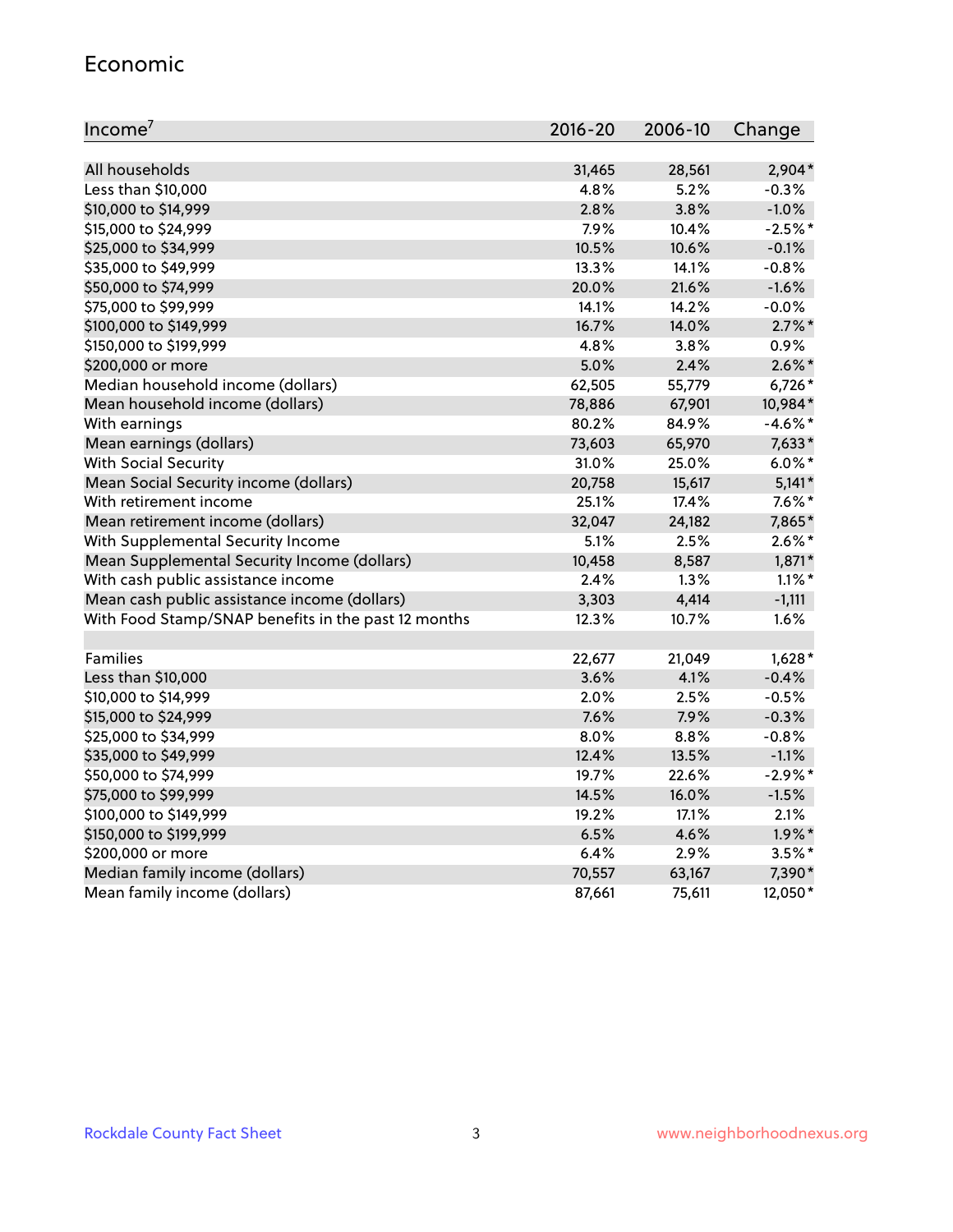## Economic, continued...

| Income, continued <sup>8</sup>                                        | $2016 - 20$ | 2006-10 | Change   |
|-----------------------------------------------------------------------|-------------|---------|----------|
|                                                                       |             |         |          |
| Nonfamily households                                                  | 8,788       | 7,512   | $1,276*$ |
| Median nonfamily income (dollars)                                     | 39,917      | 32,830  | 7,087*   |
| Mean nonfamily income (dollars)                                       | 51,510      | 43,015  | 8,496*   |
| Median earnings for workers (dollars)                                 | 34,456      | 30,151  | 4,305*   |
| Median earnings for male full-time, year-round workers                | 43,505      | 43,766  | -261     |
| (dollars)                                                             |             |         |          |
| Median earnings for female full-time, year-round workers<br>(dollars) | 44,504      | 36,521  | 7,983*   |
| Per capita income (dollars)                                           | 29,098      | 24,367  | $4,731*$ |
|                                                                       |             |         |          |
| Families and People Below Poverty Level <sup>9</sup>                  | $2016 - 20$ | 2006-10 | Change   |
|                                                                       |             |         |          |
| <b>All families</b>                                                   | 9.9%        | 9.2%    | 0.6%     |
| With related children under 18 years                                  | 14.2%       | 14.0%   | 0.2%     |
| With related children under 5 years only                              | 7.8%        | 14.3%   | $-6.5%$  |
| Married couple families                                               | 5.1%        | 4.4%    | 0.8%     |
| With related children under 18 years                                  | 7.7%        | 6.9%    | 0.8%     |
| With related children under 5 years only                              | 0.0%        | 6.3%    | $-6.3%$  |
| Families with female householder, no husband present                  | 19.3%       | 20.5%   | $-1.2%$  |
| With related children under 18 years                                  | 23.3%       | 24.6%   | $-1.3%$  |
| With related children under 5 years only                              | 12.9%       | 18.7%   | $-5.8%$  |
| All people                                                            | 12.2%       | 12.3%   | $-0.1%$  |
| Under 18 years                                                        | 18.0%       | 19.1%   | $-1.1%$  |
| Related children under 18 years                                       | 17.9%       | 18.5%   | $-0.6%$  |
| Related children under 5 years                                        | 24.2%       | 25.7%   | $-1.5%$  |
|                                                                       | 16.0%       | 16.1%   | $-0.1%$  |
| Related children 5 to 17 years<br>18 years and over                   | 10.3%       | 9.8%    | 0.5%     |
|                                                                       |             |         |          |
| 18 to 64 years                                                        | 11.4%       | 10.3%   | 1.1%     |
| 65 years and over                                                     | 5.6%        | 7.0%    | $-1.4%$  |
| People in families                                                    | 10.6%       | 11.0%   | $-0.4%$  |
| Unrelated individuals 15 years and over                               | 22.2%       | 21.1%   | 1.1%     |
|                                                                       |             |         |          |
| Non-Hispanic white people                                             | 8.5%        | 6.0%    | $2.5%$ * |
| Black or African-American people                                      | 10.9%       | 14.1%   | $-3.2%$  |
| Asian people                                                          | 7.9%        | 11.9%   | $-4.0%$  |
| Hispanic or Latino people                                             | 28.8%       | 35.1%   | $-6.3%$  |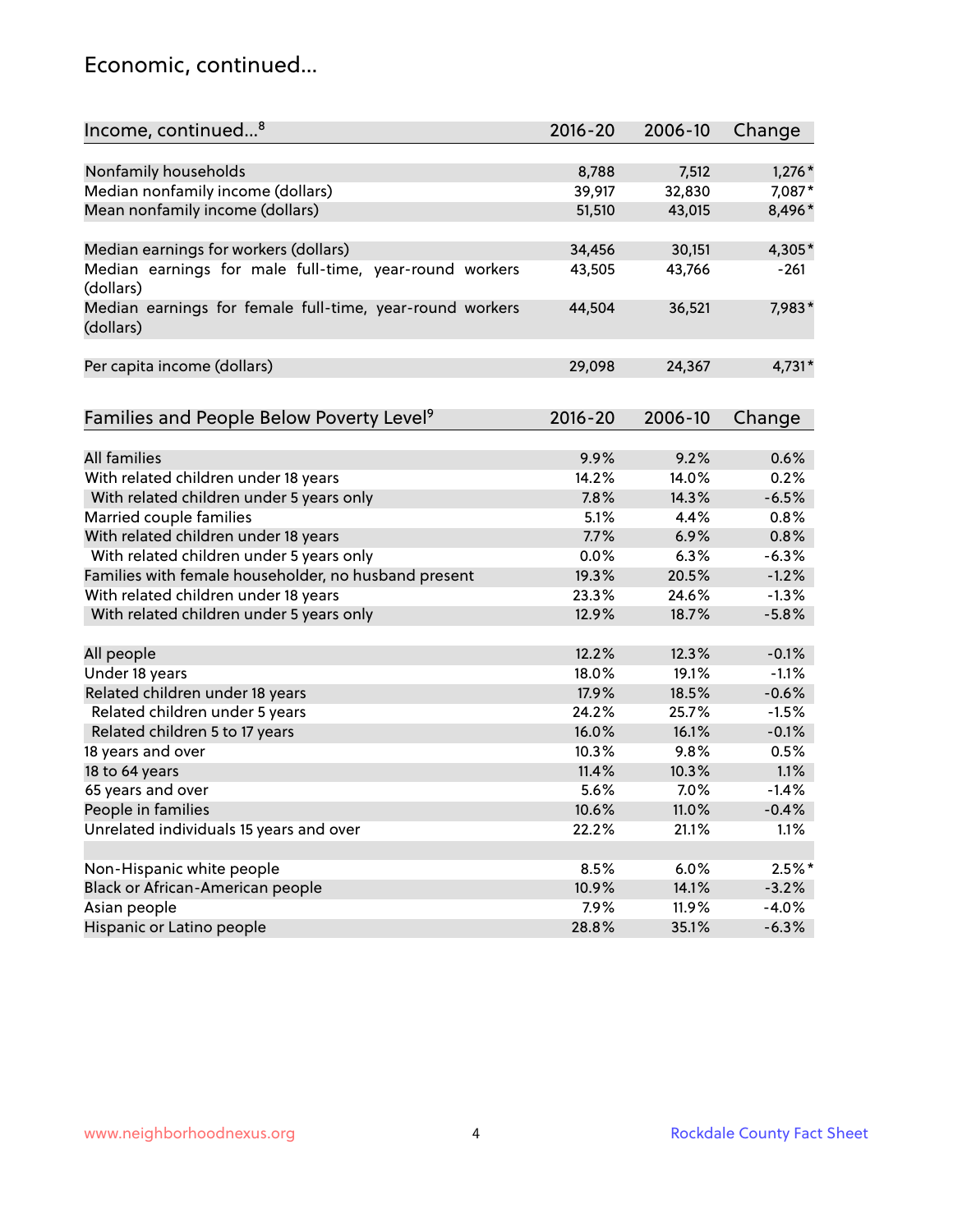## Employment

| Employment Status <sup>10</sup>                                                               | 2010        | 2020    | Change     |
|-----------------------------------------------------------------------------------------------|-------------|---------|------------|
| In Labor Force                                                                                | 43,989      | 41,960  | 41,960     |
| <b>Unemployment Rate</b>                                                                      | 7.6%        | 11.3%   | $-3.7%$    |
| Industry <sup>11</sup>                                                                        | $2016 - 20$ | 2006-10 | Change     |
| Civilian employed population 16 years and over                                                | 41,213      | 38,544  | $2,669*$   |
| Agriculture, forestry, fishing and hunting, and mining                                        | 0.3%        | 0.2%    | 0.1%       |
| Construction                                                                                  | 8.8%        | 9.0%    | $-0.2%$    |
| Manufacturing                                                                                 | 9.1%        | 12.2%   | $-3.1\%$ * |
| Wholesale trade                                                                               | 2.1%        | 2.2%    | $-0.1%$    |
| Retail trade                                                                                  | 9.6%        | 11.2%   | $-1.5%$ *  |
| Transportation and warehousing, and utilities                                                 | 8.4%        | 6.7%    | $1.7\%$ *  |
| Information                                                                                   | 2.5%        | 3.4%    | $-0.9%$ *  |
| Finance and insurance, and real estate and rental and leasing                                 | 6.4%        | 6.4%    | $-0.0%$    |
| Professional, scientific, and management, and administrative<br>and waste management services | 12.5%       | 9.4%    | $3.1\%$ *  |
| Educational services, and health care and social assistance                                   | 20.9%       | 21.3%   | $-0.4%$    |
| Arts, entertainment, and recreation, and accommodation and<br>food services                   | 8.3%        | 8.0%    | 0.3%       |
| Other services, except public administration                                                  | 5.0%        | 4.9%    | 0.1%       |
| Public administration                                                                         | 6.0%        | 5.0%    | 0.9%       |
| Occupation <sup>12</sup>                                                                      | $2016 - 20$ | 2006-10 | Change     |
|                                                                                               |             |         |            |
| Civilian employed population 16 years and over                                                | 41,213      | 38,544  | $2,669*$   |
| Management, business, science, and arts occupations                                           | 35.1%       | 33.4%   | 1.7%       |
| Service occupations                                                                           | 16.1%       | 15.3%   | 0.8%       |
| Sales and office occupations                                                                  | 22.9%       | 26.2%   | $-3.3%$ *  |
| Natural<br>and<br>resources,<br>construction,<br>maintenance<br>occupations                   | 10.1%       | 11.0%   | $-0.9%$    |
| Production, transportation, and material moving occupations                                   | 15.9%       | 14.2%   | 1.7%       |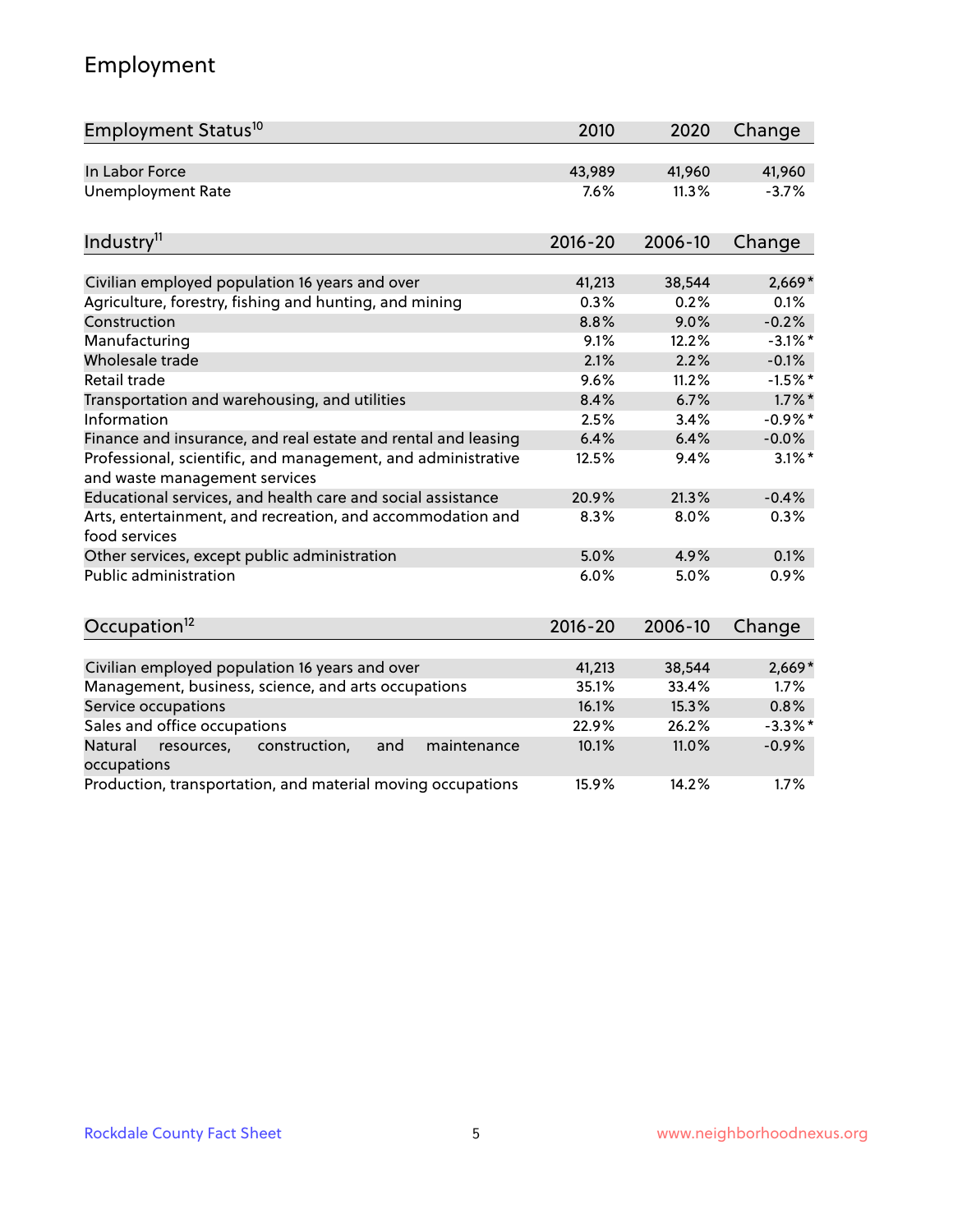## Employment, continued...

| Class of Worker <sup>13</sup>                          | $2016 - 20$     | 2006-10         | Change           |
|--------------------------------------------------------|-----------------|-----------------|------------------|
| Civilian employed population 16 years and over         | 41,213          | 38,544          | $2,669*$         |
| Private wage and salary workers                        | 77.9%           | 78.3%           | $-0.5%$          |
| Government workers                                     | 16.6%           | 15.6%           | 1.0%             |
| Self-employed in own not incorporated business workers | 5.5%            | 5.9%            | $-0.4%$          |
| <b>Unpaid family workers</b>                           | 0.0%            | 0.1%            | $-0.1%$          |
| Job Flows <sup>14</sup>                                | 2019            | 2010            | Change           |
| Total Jobs in county                                   | 37,244          | 29,933          | 7,311            |
| Held by residents of county                            | 19.2%           | 23.9%           | $-4.7%$          |
| Held by non-residents of county                        | 80.8%           | 76.1%           | 4.7%             |
|                                                        |                 |                 |                  |
| Jobs by Industry Sector <sup>15</sup>                  | 2019            | 2010            | Change           |
| Total Jobs in county                                   | 37,244          | 29,933          | 7,311            |
| <b>Goods Producing sectors</b>                         | 21.2%           | 19.7%           | 1.4%             |
| Trade, Transportation, and Utilities sectors           | 21.4%           | 23.1%           | $-1.8%$          |
| All Other Services sectors                             | 57.5%           | 57.1%           | 0.3%             |
|                                                        |                 |                 |                  |
| Total Jobs in county held by county residents          | 7,157           | 7,163           | -6               |
| <b>Goods Producing sectors</b>                         | 23.6%           | 21.1%           | 2.5%             |
| Trade, Transportation, and Utilities sectors           | 12.8%           | 13.8%           | $-1.0%$          |
| All Other Services sectors                             | 63.5%           | 65.0%           | $-1.5%$          |
| Jobs by Earnings <sup>16</sup>                         | 2019            | 2010            | Change           |
|                                                        |                 |                 |                  |
| Total Jobs in county                                   | 37,244<br>24.5% | 29,933<br>27.6% | 7,311<br>$-3.1%$ |
| Jobs with earnings \$1250/month or less                | 33.6%           |                 |                  |
| Jobs with earnings \$1251/month to \$3333/month        |                 | 39.1%           | $-5.5%$          |
| Jobs with earnings greater than \$3333/month           | 41.9%           | 33.3%           | 8.6%             |
| Total Jobs in county held by county residents          | 7,157           | 7,163           | -6               |
| Jobs with earnings \$1250/month or less                | 25.7%           | 27.8%           | $-2.2%$          |
| Jobs with earnings \$1251/month to \$3333/month        | 38.9%           | 41.9%           | $-3.1%$          |
| Jobs with earnings greater than \$3333/month           | 35.5%           | 30.3%           | 5.2%             |
| Jobs by Age of Worker <sup>17</sup>                    | 2019            | 2010            | Change           |
|                                                        |                 |                 |                  |
| Total Jobs in county                                   | 37,244          | 29,933          | 7,311            |
| Jobs with workers age 29 or younger                    | 23.3%           | 23.0%           | 0.4%             |
| Jobs with workers age 30 to 54                         | 54.1%           | 60.1%           | $-6.0%$          |
| Jobs with workers age 55 or older                      | 22.5%           | 16.9%           | 5.6%             |
|                                                        |                 |                 |                  |
| Total Jobs in county held by county residents          | 7,157           | 7,163           | -6               |
| Jobs with workers age 29 or younger                    | 22.8%           | 19.2%           | 3.6%             |
| Jobs with workers age 30 to 54                         | 49.5%           | 57.6%           | $-8.0%$          |
| Jobs with workers age 55 or older                      | 27.7%           | 23.2%           | 4.4%             |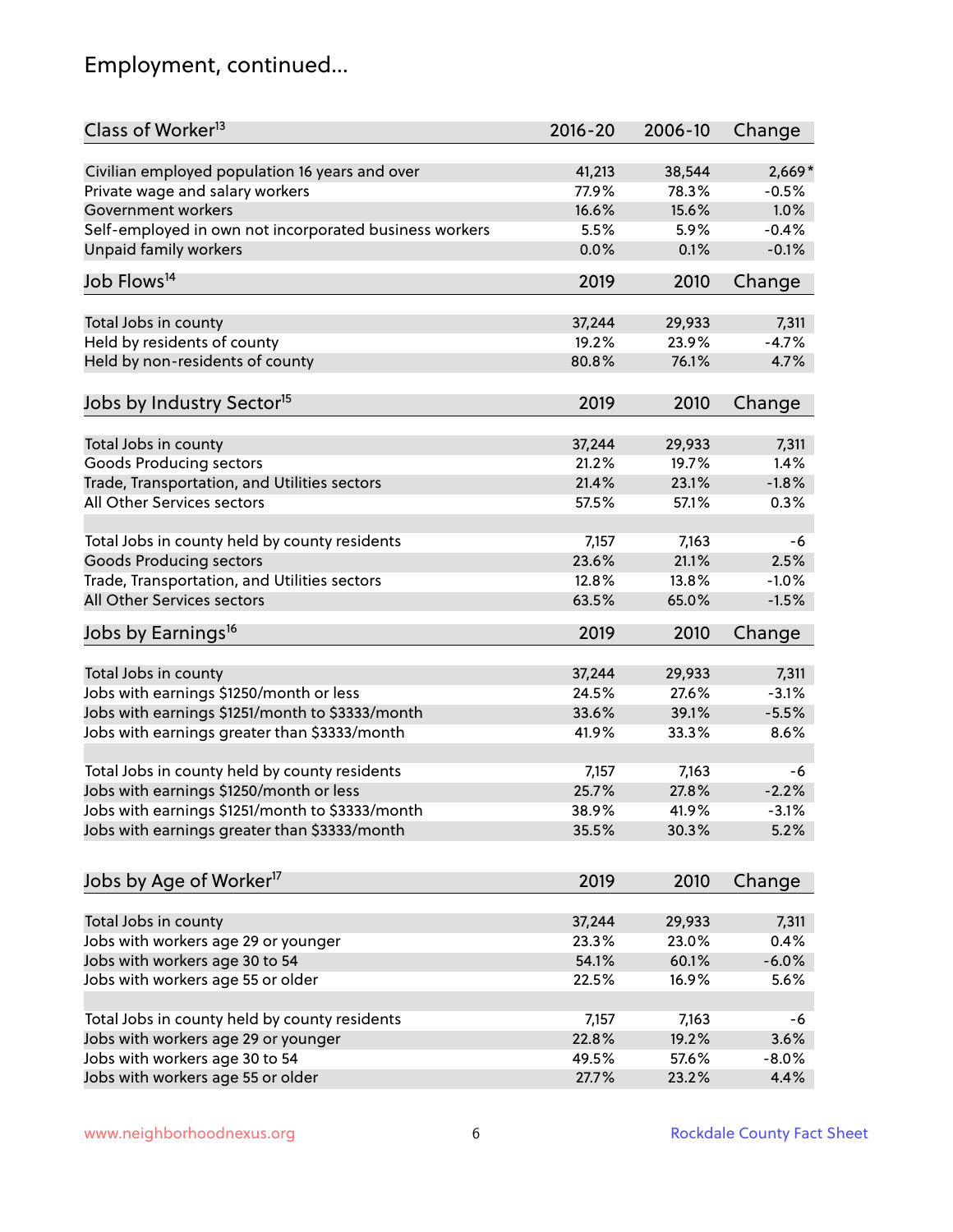### Education

| Early Learning <sup>18</sup>                        |              |         | 2022      |
|-----------------------------------------------------|--------------|---------|-----------|
| Licensed Capacity of Early Learning Centers         |              |         | 4,103     |
| Licenced capacity per 1,000 children ages 0-4       |              |         | 788.1     |
| School Enrollment <sup>19</sup>                     | 2022         | 2010    | Change    |
|                                                     |              |         |           |
| Enrolled in Public School                           | 15,601       | 15,777  | $-176$    |
| White                                               | 8.1%         | 25.2%   | $-17.1%$  |
| <b>Black or African-American</b>                    | 67.8%        | 58.2%   | 9.6%      |
| Asian                                               | 1.2%         | 1.7%    | $-0.5%$   |
| Native American                                     | 0.2%         | 0.2%    | $-0.0%$   |
| Pacific Islander                                    | 0.3%         | 0.0%    | 0.0%      |
| <b>Biracial or Multi-Racial</b>                     | 4.2%         | 3.0%    | 1.2%      |
| Hispanic or Latino                                  | 18.1%        | 11.6%   | 6.5%      |
| Georgia Milestones: 3rd Grade Reading <sup>20</sup> |              |         | 2019      |
|                                                     |              |         |           |
| <b>Number of Students Tested</b>                    |              |         | 1,199     |
| Proficient or Distinguished                         |              |         | 35.3%     |
| Georgia Milestones: 8th Grade Math <sup>21</sup>    |              |         | 2019      |
| Number of Students Tested                           |              |         | 1,311     |
| Proficient or Distinguished                         |              |         | 39.4%     |
|                                                     |              |         |           |
| Graduation Rates <sup>22</sup>                      | 2021         | 2012    | Change    |
| Cohort                                              | 1,276        | 1,218   | 58        |
| <b>High School Graduation Rate</b>                  | 82.1%        | 72.0%   | 10.1%     |
|                                                     |              |         |           |
| Educational Attainment <sup>23</sup>                | $2016 - 20$  | 2006-10 | Change    |
|                                                     |              |         |           |
| Population 25 years and over                        | 59,934       | 53,162  | $6,772*$  |
| Less than 9th grade                                 | 3.9%<br>6.8% | 5.5%    | $-1.6%$ * |
| 9th to 12th grade, no diploma                       |              | 9.7%    | $-2.9%$ * |
| High school graduate (includes equivalency)         | 30.0%        | 29.8%   | 0.2%      |
| Some college, no degree                             | 23.0%        | 22.8%   | 0.2%      |
| Associate's degree                                  | 9.1%         | 8.6%    | 0.4%      |
| Bachelor's degree                                   | 17.4%        | 15.1%   | $2.3\%$ * |
| Graduate or professional degree                     | 9.8%         | 8.5%    | $1.3\%$ * |
| Percent high school graduate or higher              | 89.3%        | 84.8%   | 4.5%*     |
| Percent bachelor's degree or higher                 | 27.2%        | 23.6%   | $3.6\%$ * |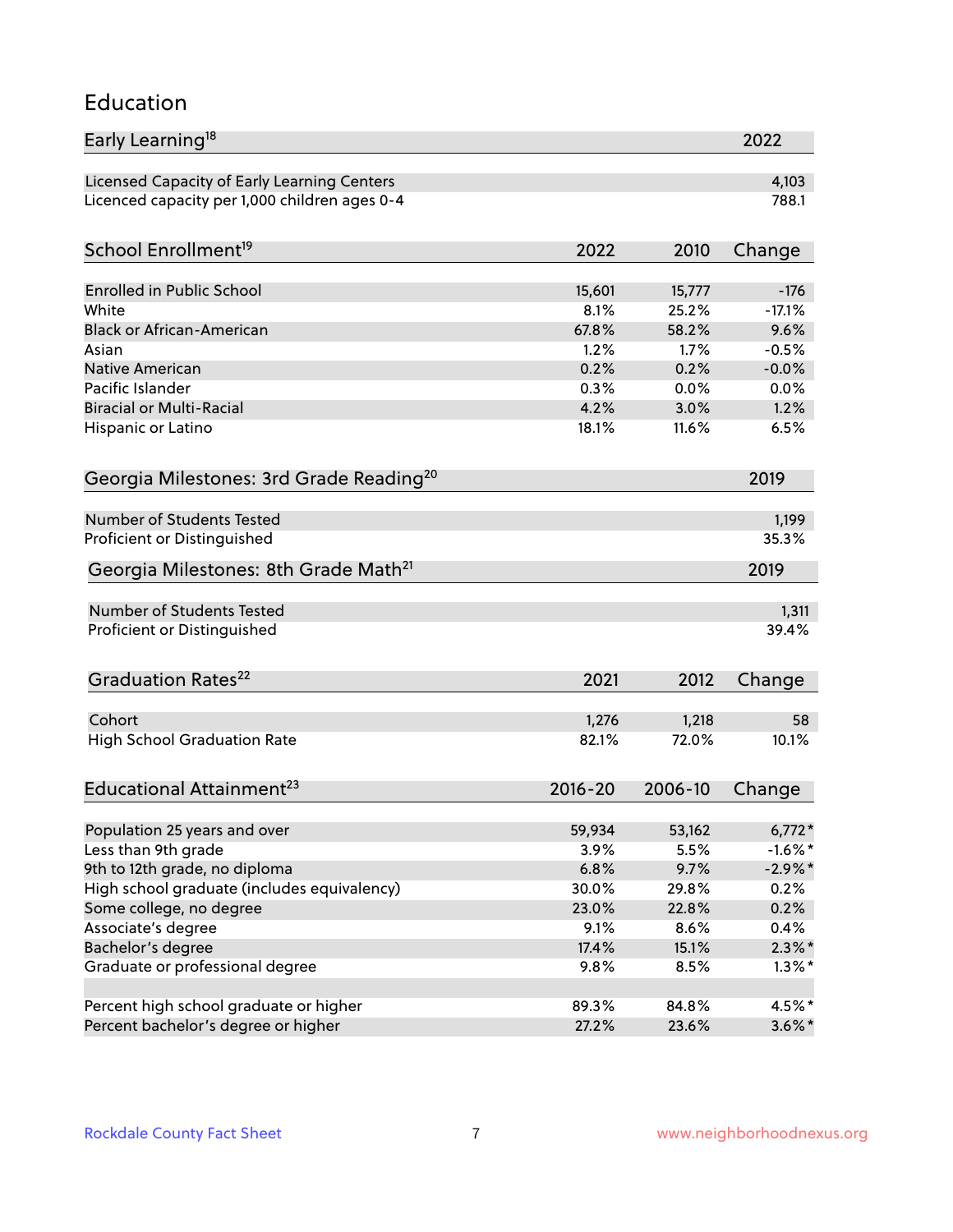## Housing

| Households by Type <sup>24</sup>                     | 2016-20     | 2006-10 | Change     |
|------------------------------------------------------|-------------|---------|------------|
|                                                      |             |         |            |
| <b>Total households</b>                              | 31,465      | 28,561  | $2,904*$   |
| Family households (families)                         | 72.1%       | 73.7%   | $-1.6%$    |
| With own children under 18 years                     | 29.6%       | 35.8%   | $-6.2\%$ * |
| Married-couple family                                | 46.0%       | 51.6%   | $-5.5%$ *  |
| With own children of the householder under 18 years  | 16.1%       | 22.8%   | $-6.7\%$ * |
| Male householder, no wife present, family            | 5.9%        | 5.0%    | 0.9%       |
| With own children of the householder under 18 years  | 2.5%        | 2.4%    | 0.0%       |
| Female householder, no husband present, family       | 20.2%       | 17.1%   | $3.0\%$ *  |
| With own children of the householder under 18 years  | 11.0%       | 10.5%   | 0.5%       |
| Nonfamily households                                 | 27.9%       | 26.3%   | 1.6%       |
| Householder living alone                             | 24.6%       | 21.8%   | $2.8\%$ *  |
| 65 years and over                                    | 9.1%        | 6.4%    | $2.7\%$ *  |
| Households with one or more people under 18 years    | 36.7%       | 41.0%   | $-4.3\%$ * |
| Households with one or more people 65 years and over | 29.6%       | 20.9%   | $8.7\%$ *  |
|                                                      |             |         |            |
| Average household size                               | 2.84        | 2.89    | $-0.05$    |
| Average family size                                  | 3.38        | 3.38    | 0.01       |
| Housing Occupancy <sup>25</sup>                      | $2016 - 20$ | 2006-10 | Change     |
|                                                      |             |         |            |
| Total housing units                                  | 33,858      | 32,514  | $1,344*$   |
| Occupied housing units                               | 92.9%       | 87.8%   | $5.1\%$ *  |
| Vacant housing units                                 | 7.1%        | 12.2%   | $-5.1\%$ * |
| Homeowner vacancy rate                               | 2.3         | 4.3     | $-2.1*$    |
| Rental vacancy rate                                  | 4.7         | 12.1    | $-7.4*$    |
| Units in Structure <sup>26</sup>                     | $2016 - 20$ | 2006-10 | Change     |
| Total housing units                                  | 33,858      | 32,514  | $1,344*$   |
| 1-unit, detached                                     | 76.9%       | 73.8%   | $3.1\%$ *  |
| 1-unit, attached                                     | 2.4%        | 2.3%    | 0.1%       |
| 2 units                                              | 2.6%        | 4.5%    | $-1.9%$ *  |
| 3 or 4 units                                         | 2.6%        | 3.4%    |            |
|                                                      |             |         | $-0.8\%$   |
| 5 to 9 units                                         | 5.3%        | 5.7%    | $-0.4%$    |
| 10 to 19 units                                       | 3.1%        | 4.6%    | $-1.5%$ *  |
| 20 or more units                                     | 2.8%        | 2.6%    | 0.2%       |
| Mobile home                                          | 4.2%        | 3.1%    | $1.1\%$ *  |
| Boat, RV, van, etc.                                  | 0.0%        | 0.0%    | $0.0\%$    |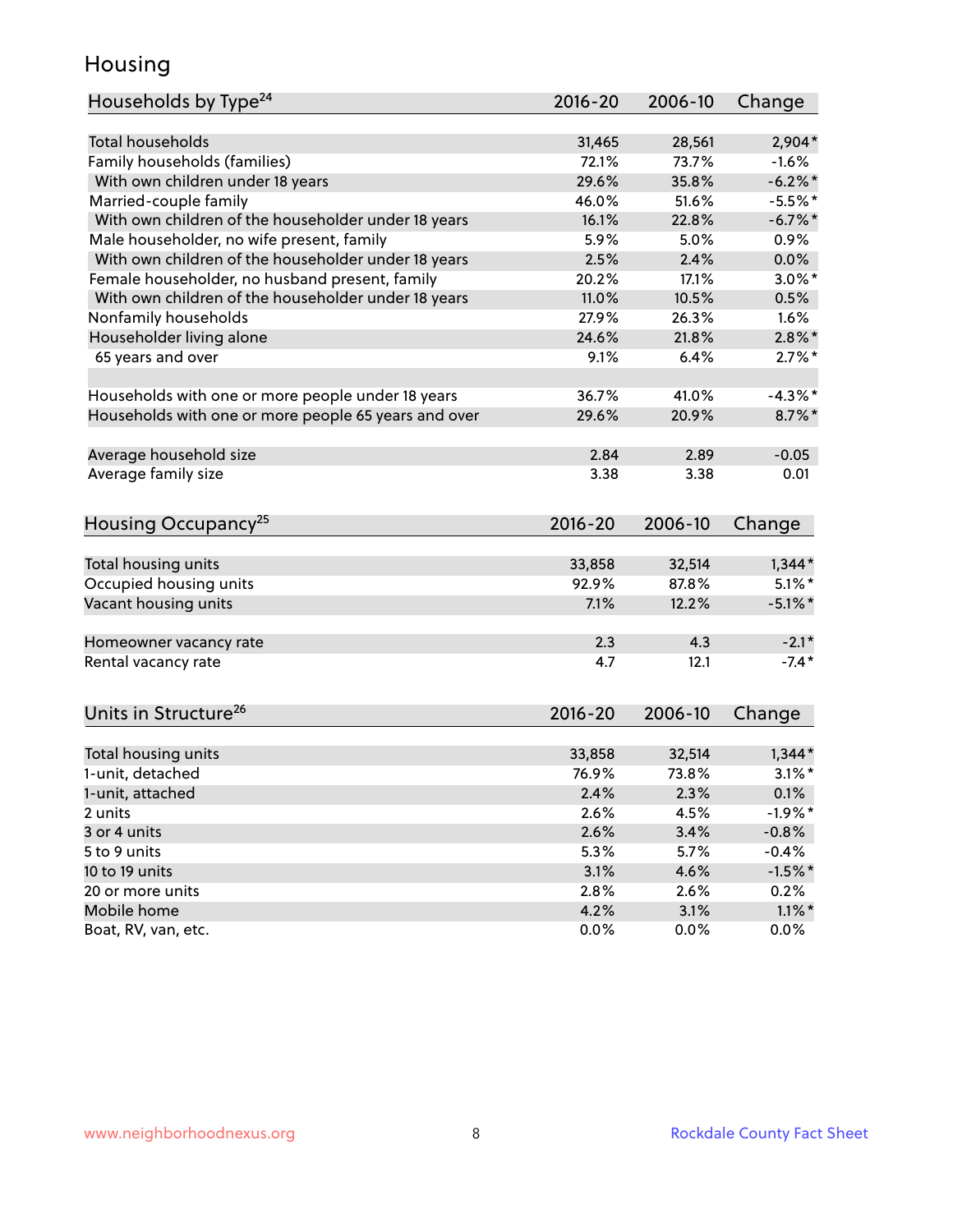## Housing, Continued...

| Year Structure Built <sup>27</sup>             | 2016-20     | 2006-10 | Change     |
|------------------------------------------------|-------------|---------|------------|
| Total housing units                            | 33,858      | 32,514  | $1,344*$   |
| Built 2014 or later                            | 1.0%        | (X)     | (X)        |
| Built 2010 to 2013                             | 1.2%        | (X)     | (X)        |
| Built 2000 to 2009                             | 22.7%       | 22.6%   | 0.2%       |
| Built 1990 to 1999                             | 21.5%       | 22.2%   | $-0.6%$    |
| Built 1980 to 1989                             | 22.6%       | 22.5%   | 0.1%       |
| Built 1970 to 1979                             | 17.8%       | 19.4%   | $-1.5%$    |
| Built 1960 to 1969                             | 7.9%        | 7.1%    | 0.8%       |
| Built 1950 to 1959                             | 3.3%        | 2.6%    | 0.6%       |
| Built 1940 to 1949                             | 0.2%        | 1.6%    | $-1.4\%$ * |
| Built 1939 or earlier                          | 1.7%        | 2.0%    | $-0.4%$    |
| Housing Tenure <sup>28</sup>                   | $2016 - 20$ | 2006-10 | Change     |
|                                                |             |         |            |
| Occupied housing units                         | 31,465      | 28,561  | 2,904*     |
| Owner-occupied                                 | 66.5%       | 68.9%   | $-2.3%$    |
| Renter-occupied                                | 33.5%       | 31.1%   | 2.3%       |
| Average household size of owner-occupied unit  | 2.87        | 2.90    | $-0.02$    |
| Average household size of renter-occupied unit | 2.77        | 2.88    | $-0.12$    |
| Residence 1 Year Ago <sup>29</sup>             | $2016 - 20$ | 2006-10 | Change     |
| Population 1 year and over                     | 89,387      | 82,010  | $7,377*$   |
| Same house                                     | 85.1%       | 81.7%   | $3.4\%$ *  |
| Different house in the U.S.                    | 14.8%       | 18.0%   | $-3.2\%$ * |
| Same county                                    | 3.8%        | 6.6%    | $-2.8\%$ * |
| Different county                               | 10.9%       | 11.4%   | $-0.4%$    |
| Same state                                     | 7.9%        | 8.0%    | $-0.0%$    |
| Different state                                | 3.0%        | 3.4%    | $-0.4%$    |
| Abroad                                         | 0.2%        | 0.3%    | $-0.2%$    |
| Value of Housing Unit <sup>30</sup>            | 2016-20     | 2006-10 | Change     |
|                                                |             |         |            |
| Owner-occupied units                           | 20,936      | 19,673  | $1,263*$   |
| Less than \$50,000                             | 4.5%        | 3.5%    | 1.0%       |
| \$50,000 to \$99,999                           | 13.7%       | 9.6%    | $4.1\%$ *  |
| \$100,000 to \$149,999                         | 20.1%       | 25.8%   | $-5.7%$ *  |
| \$150,000 to \$199,999                         | 20.8%       | 23.4%   | $-2.6%$    |
| \$200,000 to \$299,999                         | 26.0%       | 23.0%   | $3.0\%$ *  |
| \$300,000 to \$499,999                         | 12.6%       | 12.6%   | $-0.0%$    |
| \$500,000 to \$999,999                         | 2.1%        | 2.0%    | 0.2%       |
| \$1,000,000 or more                            | 0.1%        | 0.2%    | $-0.0%$    |
| Median (dollars)                               | 170,100     | 169,900 | 200        |
| Mortgage Status <sup>31</sup>                  | $2016 - 20$ | 2006-10 | Change     |
| Owner-occupied units                           | 20,936      | 19,673  | $1,263*$   |
| Housing units with a mortgage                  | 70.9%       | 77.4%   | $-6.5%$ *  |
| Housing units without a mortgage               | 29.1%       | 22.6%   | $6.5%$ *   |
|                                                |             |         |            |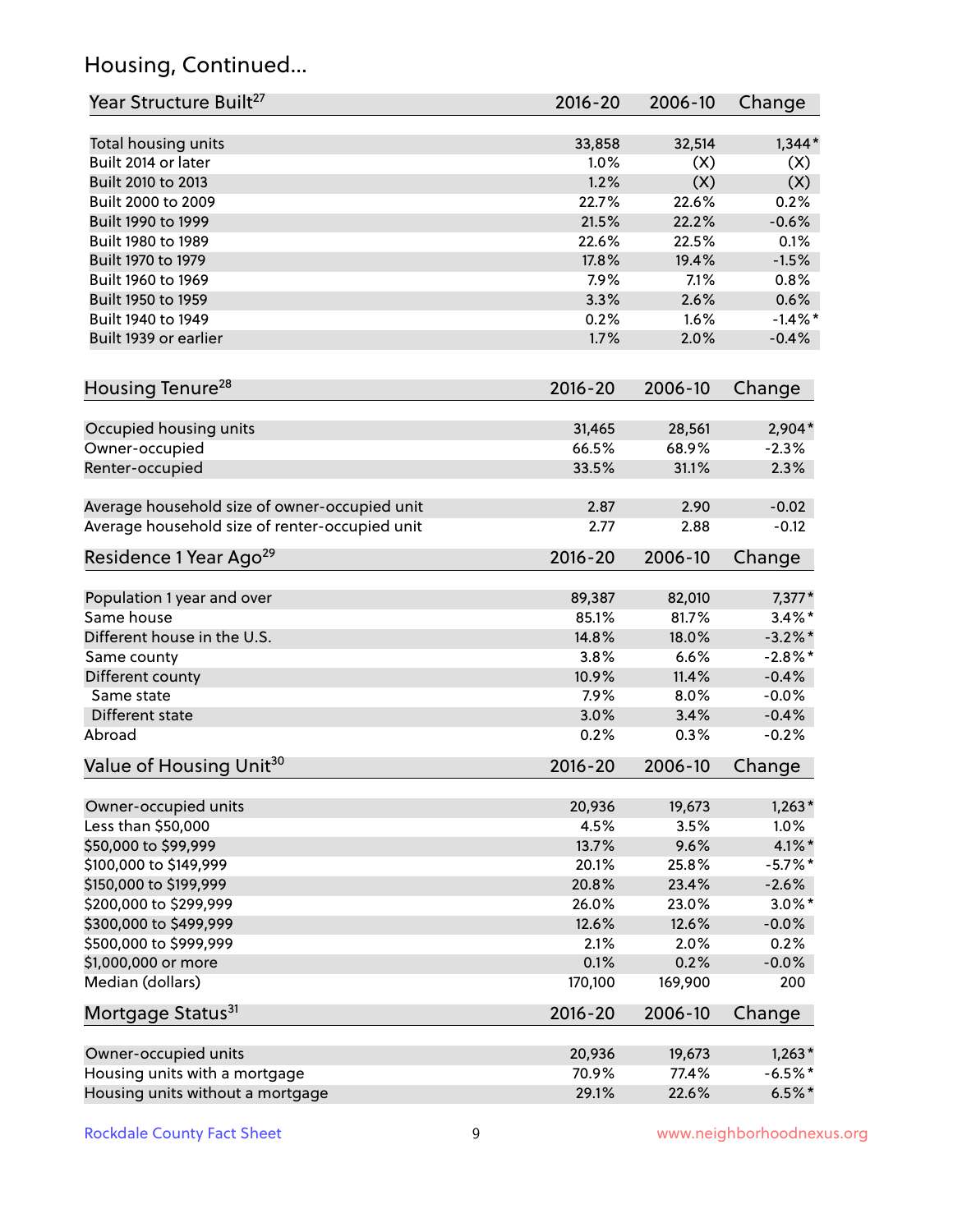## Housing, Continued...

| Selected Monthly Owner Costs <sup>32</sup>                                            | 2016-20     | 2006-10 | Change     |
|---------------------------------------------------------------------------------------|-------------|---------|------------|
| Housing units with a mortgage                                                         | 14,841      | 15,232  | $-391$     |
| Less than \$300                                                                       | 0.3%        | 0.3%    | $-0.1%$    |
| \$300 to \$499                                                                        | 1.0%        | 0.9%    | 0.1%       |
| \$500 to \$999                                                                        | 22.5%       | 18.9%   | $3.6\%$ *  |
| \$1,000 to \$1,499                                                                    | 32.5%       | 34.8%   | $-2.3%$    |
| \$1,500 to \$1,999                                                                    | 22.2%       | 20.4%   | 1.8%       |
| \$2,000 to \$2,999                                                                    | 16.2%       | 19.7%   | $-3.5%$    |
| \$3,000 or more                                                                       | 5.3%        | 4.9%    | 0.4%       |
| Median (dollars)                                                                      | 1,389       | 1,422   | $-33$      |
|                                                                                       |             |         |            |
| Housing units without a mortgage                                                      | 6,095       | 4,441   | $1,654*$   |
| Less than \$150                                                                       | 3.1%        | 3.8%    | $-0.7%$    |
| \$150 to \$249                                                                        | 15.2%       | 16.8%   | $-1.5%$    |
| \$250 to \$349                                                                        | 19.9%       | 18.8%   | 1.1%       |
| \$350 to \$499                                                                        | 35.3%       | 34.3%   | 1.1%       |
| \$500 to \$699                                                                        | 18.1%       | 18.6%   | $-0.5%$    |
| \$700 or more                                                                         | 8.4%        | 7.7%    | 0.6%       |
| Median (dollars)                                                                      | 396         | 387     | 9          |
| Selected Monthly Owner Costs as a Percentage of<br>Household Income <sup>33</sup>     | $2016 - 20$ | 2006-10 | Change     |
| Housing units with a mortgage (excluding units where<br>SMOCAPI cannot be computed)   | 14,673      | 15,142  | $-469$     |
| Less than 20.0 percent                                                                | 44.8%       | 33.7%   | $11.1\%$ * |
| 20.0 to 24.9 percent                                                                  | 12.5%       | 16.9%   | $-4.3\%$ * |
| 25.0 to 29.9 percent                                                                  | 9.4%        | 10.9%   | $-1.4%$    |
| 30.0 to 34.9 percent                                                                  | 10.4%       | 10.2%   | 0.2%       |
| 35.0 percent or more                                                                  | 22.9%       | 28.5%   | $-5.6\%$ * |
| Not computed                                                                          | 168         | 90      | 78         |
| Housing unit without a mortgage (excluding units where<br>SMOCAPI cannot be computed) | 6,017       | 4,416   | $1,601*$   |
| Less than 10.0 percent                                                                | 59.9%       | 49.4%   | 10.6%*     |
| 10.0 to 14.9 percent                                                                  | 19.7%       | 23.5%   | $-3.8%$    |
| 15.0 to 19.9 percent                                                                  | 9.0%        | 7.7%    | 1.3%       |
| 20.0 to 24.9 percent                                                                  | 5.0%        | 6.9%    | $-1.9%$    |
| 25.0 to 29.9 percent                                                                  | 1.5%        | 1.6%    | $-0.2%$    |
| 30.0 to 34.9 percent                                                                  | 0.9%        | 2.8%    | $-1.9%$    |
| 35.0 percent or more                                                                  | 4.0%        | 8.1%    | $-4.1\%$ * |
| Not computed                                                                          | 78          | 25      | $53*$      |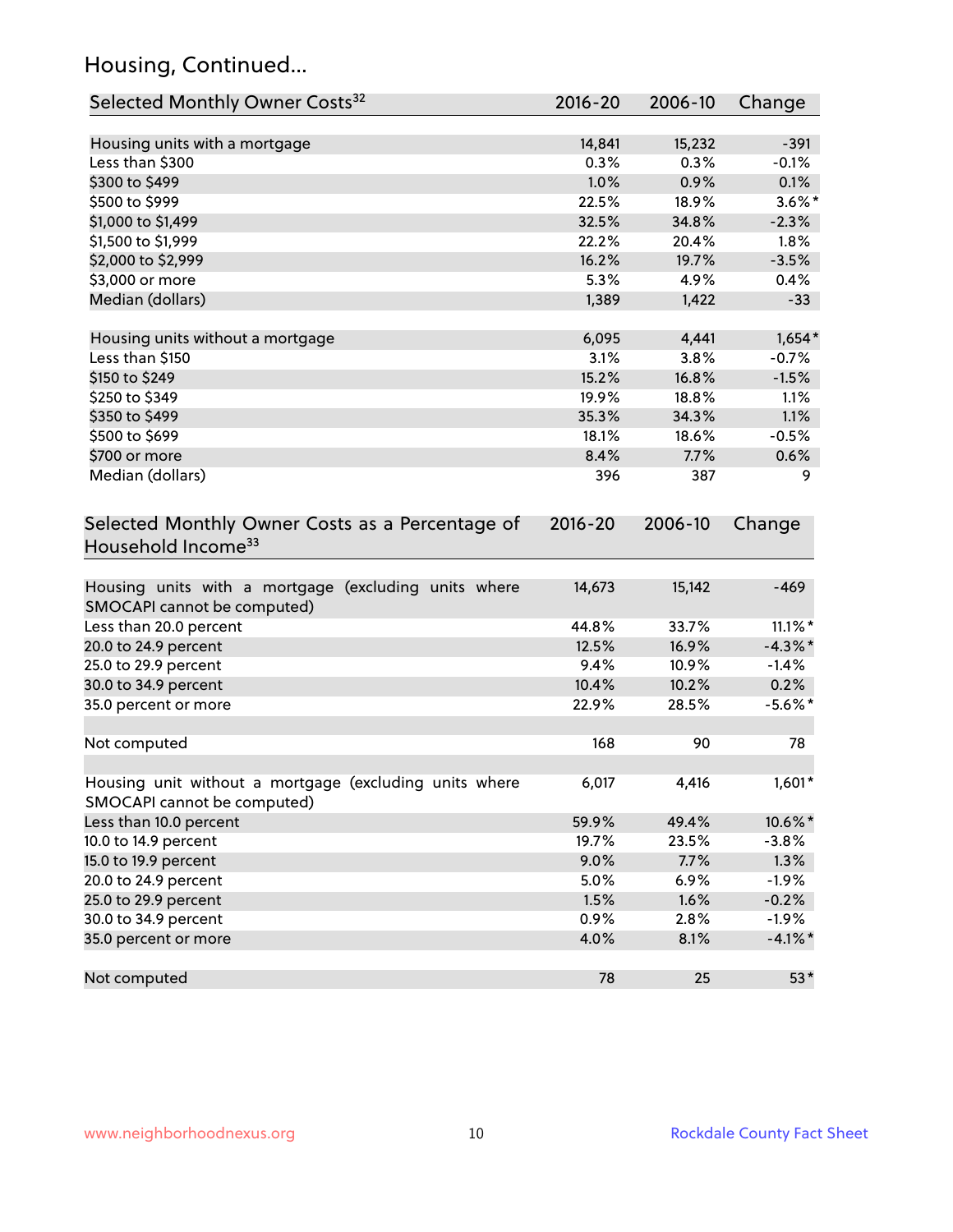## Housing, Continued...

| Gross Rent <sup>34</sup>                                                       | $2016 - 20$ | 2006-10 | Change      |
|--------------------------------------------------------------------------------|-------------|---------|-------------|
|                                                                                |             |         |             |
| Occupied units paying rent                                                     | 10,223      | 8,554   | $1,669*$    |
| Less than \$200                                                                | 0.0%        | 1.2%    | $-1.2%$     |
| \$200 to \$499                                                                 | 2.3%        | 6.2%    | $-3.9\%$ *  |
| \$500 to \$749                                                                 | 7.3%        | 16.8%   | $-9.5%$ *   |
| \$750 to \$999                                                                 | 25.1%       | 38.1%   | $-13.0\%$ * |
| \$1,000 to \$1,499                                                             | 53.5%       | 31.4%   | 22.1%*      |
| \$1,500 to \$1,999                                                             | 9.3%        | 4.5%    | 4.8%*       |
| \$2,000 or more                                                                | 2.5%        | 1.8%    | 0.7%        |
| Median (dollars)                                                               | 1,105       | 933     | $172*$      |
| No rent paid                                                                   | 306         | 334     | $-28$       |
| Gross Rent as a Percentage of Household Income <sup>35</sup>                   | $2016 - 20$ | 2006-10 | Change      |
| Occupied units paying rent (excluding units where GRAPI<br>cannot be computed) | 10,058      | 8,434   | $1,624*$    |
| Less than 15.0 percent                                                         | 9.4%        | 12.7%   | $-3.3%$     |
| 15.0 to 19.9 percent                                                           | 15.3%       | 8.8%    | $6.5%$ *    |
| 20.0 to 24.9 percent                                                           | 16.7%       | 10.4%   | $6.3\%$ *   |
| 25.0 to 29.9 percent                                                           | 9.2%        | 15.4%   | $-6.2\%$ *  |
| 30.0 to 34.9 percent                                                           | 7.5%        | 13.5%   | $-6.0\%$ *  |
| 35.0 percent or more                                                           | 41.9%       | 39.2%   | 2.7%        |
| Not computed                                                                   | 471         | 454     | 17          |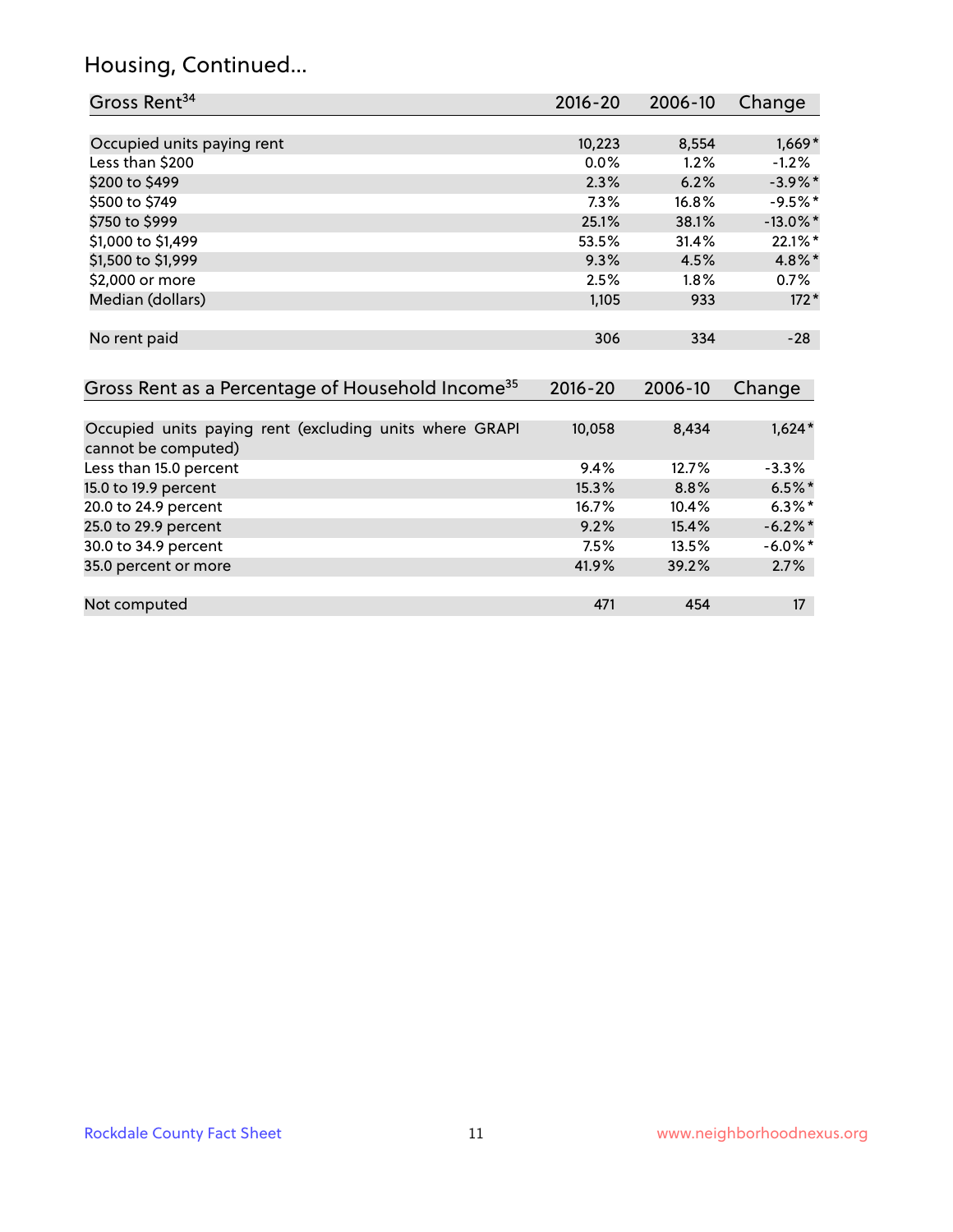## Community Involvement

| Voter Registration and Turnout <sup>36</sup> | 2020   |
|----------------------------------------------|--------|
|                                              |        |
| Active registered voters                     | 64.598 |
| Number voted in Presidential election        | 44.317 |
| Percent voted in Presidential election       | 68.6%  |

## Transportation

| Commuting to Work <sup>37</sup>           | 2016-20     | 2006-10 | Change     |
|-------------------------------------------|-------------|---------|------------|
|                                           |             |         |            |
| Workers 16 years and over                 | 40,500      | 37,416  | $3,084*$   |
| Car, truck, or van - drove alone          | 79.6%       | 78.6%   | $1.0\%$    |
| Car, truck, or van - carpooled            | 9.3%        | 12.9%   | $-3.6\%$ * |
| Public transportation (excluding taxicab) | $1.0\%$     | $1.3\%$ | $-0.3%$    |
| Walked                                    | 0.8%        | 0.8%    | $-0.0%$    |
| Other means                               | $1.9\%$     | 3.1%    | $-1.2%$ *  |
| Worked at home                            | 7.4%        | 3.3%    | $4.1\%$ *  |
| Mean travel time to work (minutes)        | 33.8        | 32.6    | 1.1        |
| Vehicles Available <sup>38</sup>          | $2016 - 20$ | 2006-10 | Change     |
| Occupied housing units                    | 31,465      | 28,561  | $2,904*$   |
| No vehicles available                     | 3.8%        | 5.6%    | $-1.8\%$ * |
| 1 vehicle available                       | 34.1%       | 29.8%   | $4.3\%$ *  |
| 2 vehicles available                      | 35.4%       | 39.4%   | $-4.0\%$ * |
| 3 or more vehicles available              | 26.8%       | 25.2%   | 1.6%       |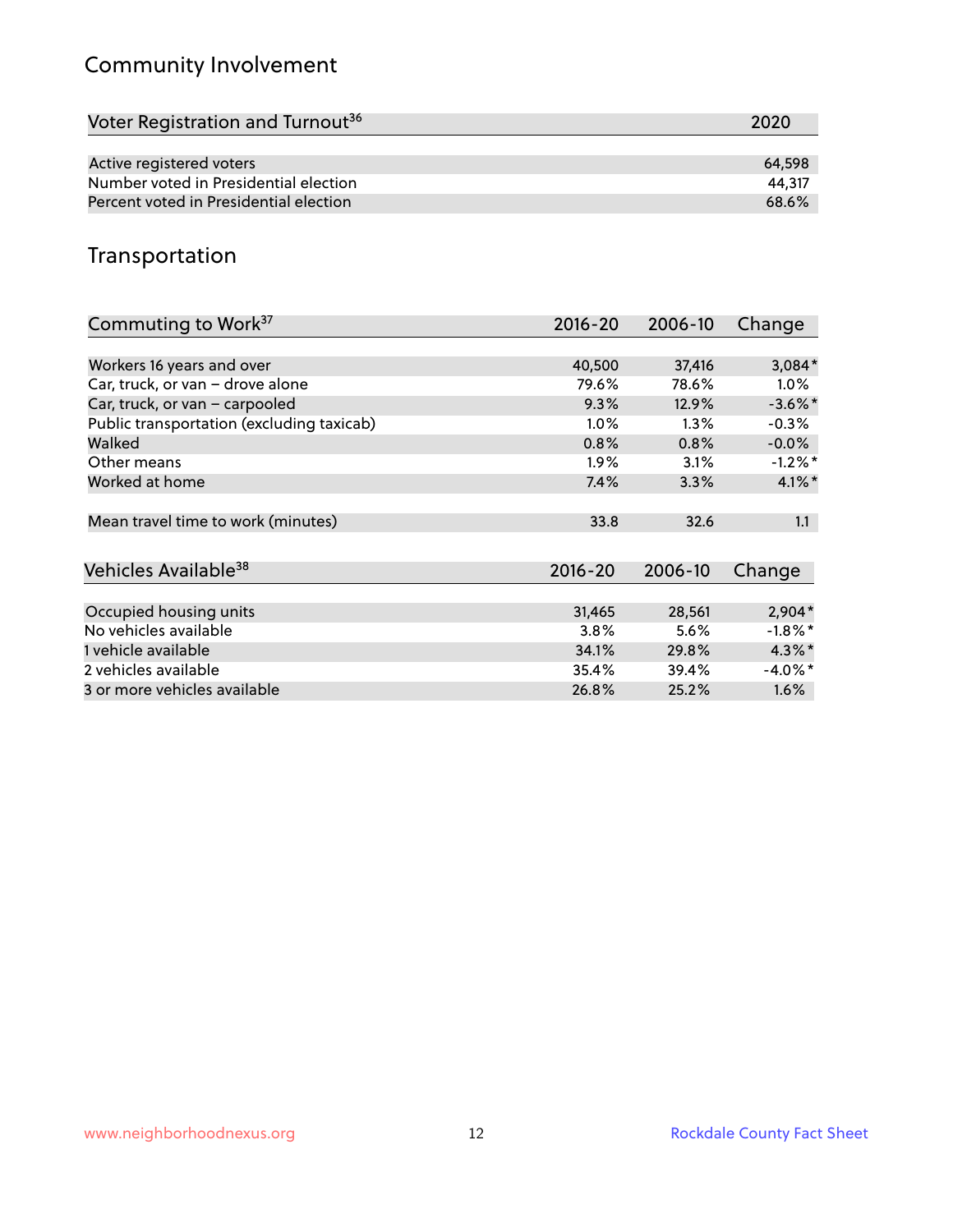#### Health

| Health Insurance coverage <sup>39</sup> | 2016-20 |
|-----------------------------------------|---------|
|-----------------------------------------|---------|

| Civilian Noninstitutionalized Population                | 89,347 |
|---------------------------------------------------------|--------|
| With health insurance coverage                          | 86.1%  |
| With private health insurance coverage                  | 63.9%  |
| With public health coverage                             | 33.8%  |
| No health insurance coverage                            | 13.9%  |
| Civilian Noninstitutionalized Population Under 19 years | 23,748 |
| No health insurance coverage                            | 10.2%  |
| Civilian Noninstitutionalized Population 19 to 64 years | 52,936 |
| In labor force:                                         | 40,781 |
| Employed:                                               | 38,540 |
| With health insurance coverage                          | 84.1%  |
| With private health insurance coverage                  | 46.1%  |
| With public coverage                                    | 6.9%   |
| No health insurance coverage                            | 15.9%  |
| Unemployed:                                             | 2,241  |
| With health insurance coverage                          | 69.9%  |
| With private health insurance coverage                  | 46.1%  |
| With public coverage                                    | 24.8%  |
| No health insurance coverage                            | 30.1%  |
| Not in labor force:                                     | 12,155 |
| With health insurance coverage                          | 74.5%  |
| With private health insurance coverage                  | 49.0%  |
| With public coverage                                    | 34.4%  |
| No health insurance coverage                            | 25.5%  |

# **Health Factors Most Recent** And The Control of the Control of The Control of The Control of The Control of The Control of The Control of The Control of The Control of The Control of The Control of The Control of The Contr

| Premature Death (YPLL before age 75 per 100,000 population, age-adjusted) <sup>40</sup> | 8,609.2 |
|-----------------------------------------------------------------------------------------|---------|
| Average number of Physically Unhealthy Days <sup>41</sup>                               | 4.4     |
| Average number of Mentally Unhealthy Days <sup>42</sup>                                 | 5.0     |
| Low Birthweight Births <sup>43</sup>                                                    | 11.2%   |
| Diabetes Prevalence <sup>44</sup>                                                       | 13.4%   |
| HIV Prevalence (per 100,000 population) <sup>45</sup>                                   | 537.1   |
| Rate, Deduplicated ER Visits for Asthma, Ages 0-17 <sup>46</sup>                        | 1.142.2 |